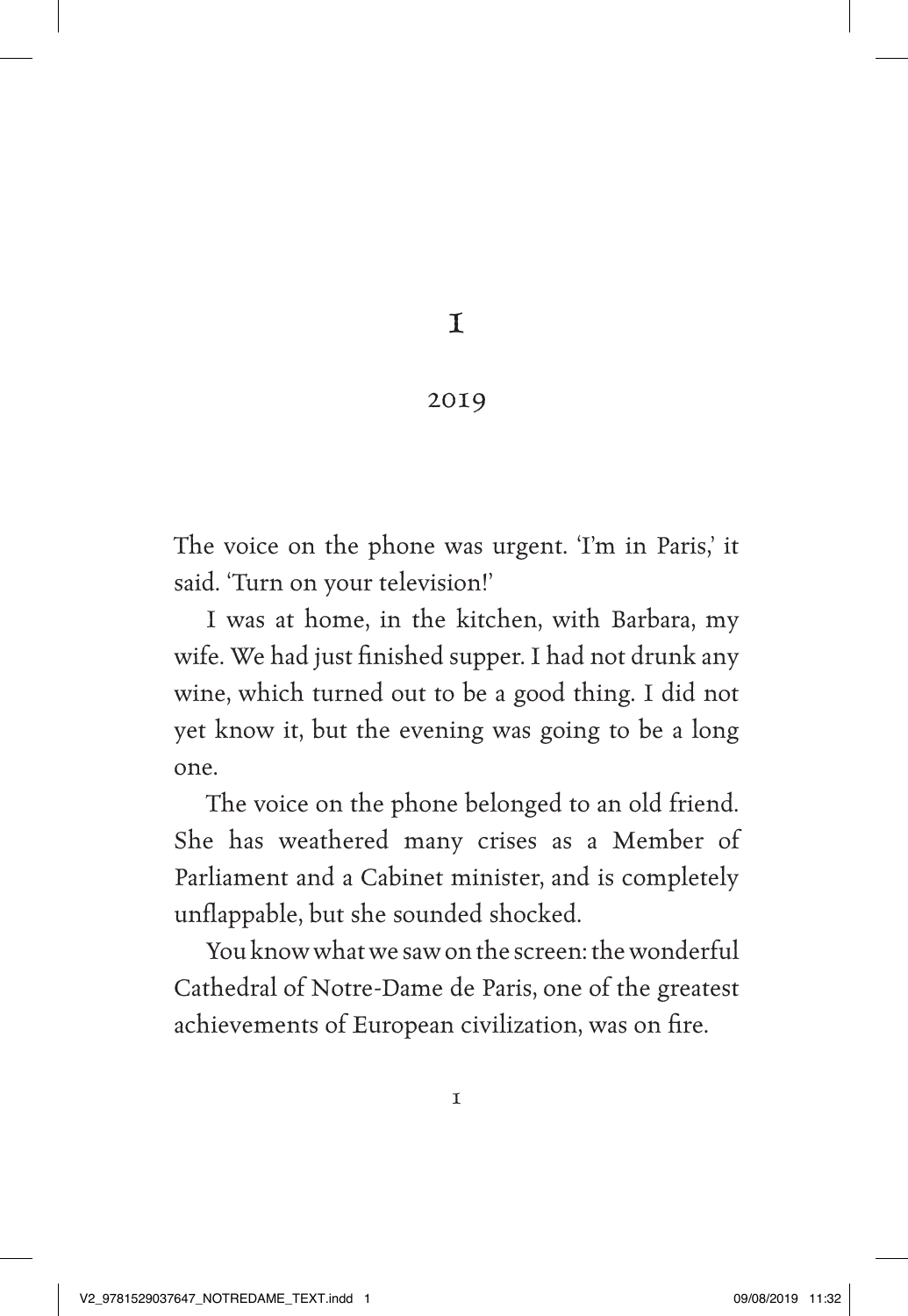The sight dazed and disturbed us profoundly. I was on the edge of tears. Something priceless was dying in front of our eyes. The feeling was bewildering, as if the earth was shaking.

I know the building well. One Christmas Barbara and I went to midnight Mass there. Thousands of people thronged the church. The dim lights cast deep shadows in the aisles, the carols echoed in the nave, and the vault high above us was cloaked in darkness. Most moving of all was the knowledge that our ancestors had been celebrating Christmas this way in this building for more than eight hundred years.

I had visited the church many other times. My earliest sight of it had been in 1966, on my frst holiday outside the UK, although at the age of seventeen I'm afraid I was too interested in the girls in our group to pay serious attention to a cathedral. My last had been only four weeks earlier, when I had driven along the Left Bank and, as always, had drunk in the magnifcent view of the twin towers and the flying buttresses.

As soon as I began to think rationally about what I was seeing on television, I understood what was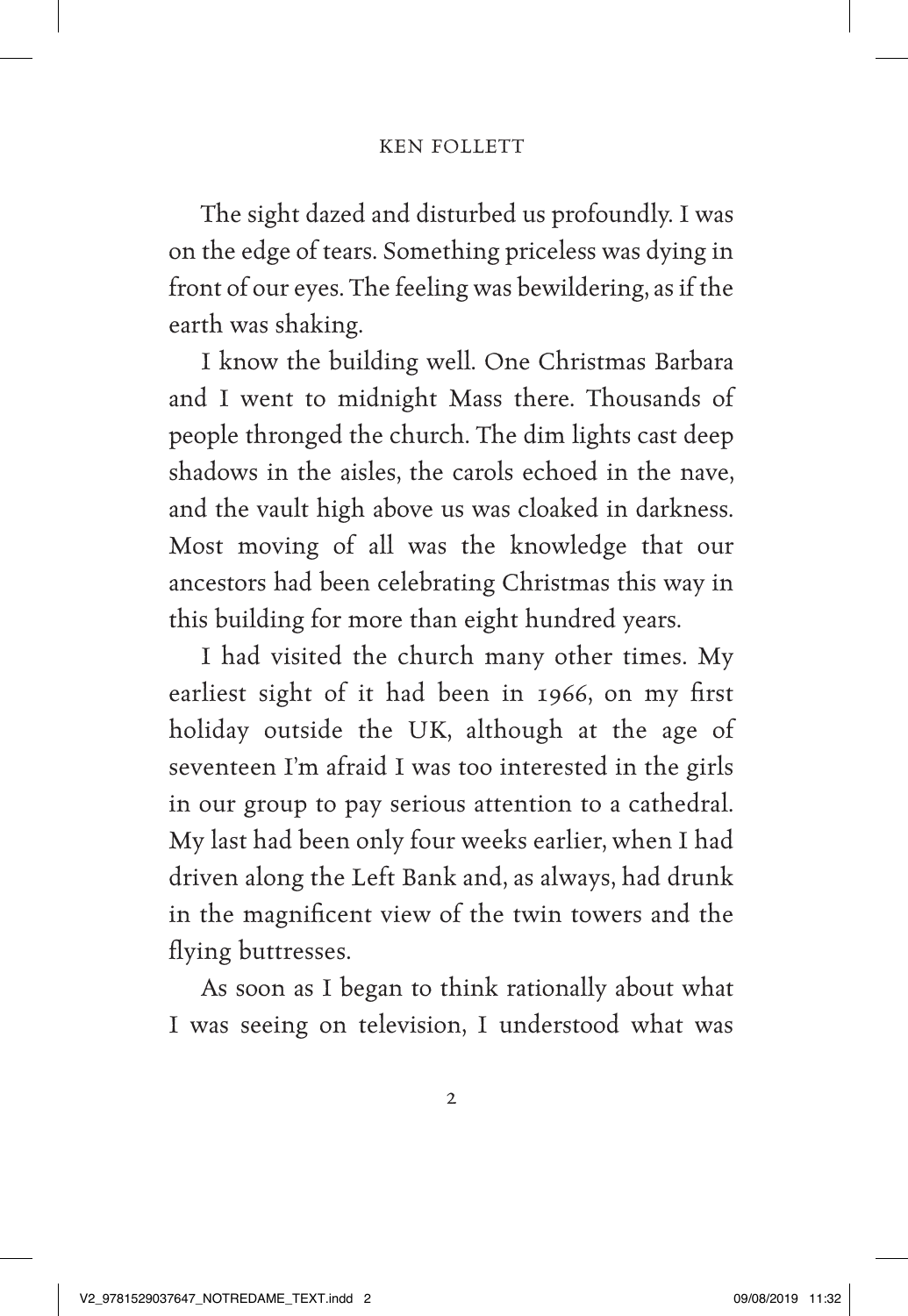burning and how the fre was gathering force, but the journalists commenting did not – and why should they? They had not studied the construction of Gothic cathedrals. I had, in doing research for *The Pillars of*  the Earth, my novel about the building of a fictional medieval cathedral. A key scene in Chapter Four describes the old cathedral of Kingsbridge burning down, and I had asked myself: Exactly how does a great stone church catch fre?

I had climbed up into the dusty spaces under the roofs of cathedrals including Canterbury and Florence. I had stood on the mighty beams that spanned the naves and looked up at the rafters that supported the leads. I had noticed the dried-up debris that often gathers in such places: old bits of wood and rope, sandwich wrappers left by maintenance workers, the knitted twigs of birds' nests and the papery homes of wasps. I felt sure that the Notre-Dame fre had started somewhere in the roof, probably when a dropped cigarette or a spark from an electrical fault ignited some litter, which in turn had set the timbers ablaze. And the damage resulting from that threatened to fatten the building.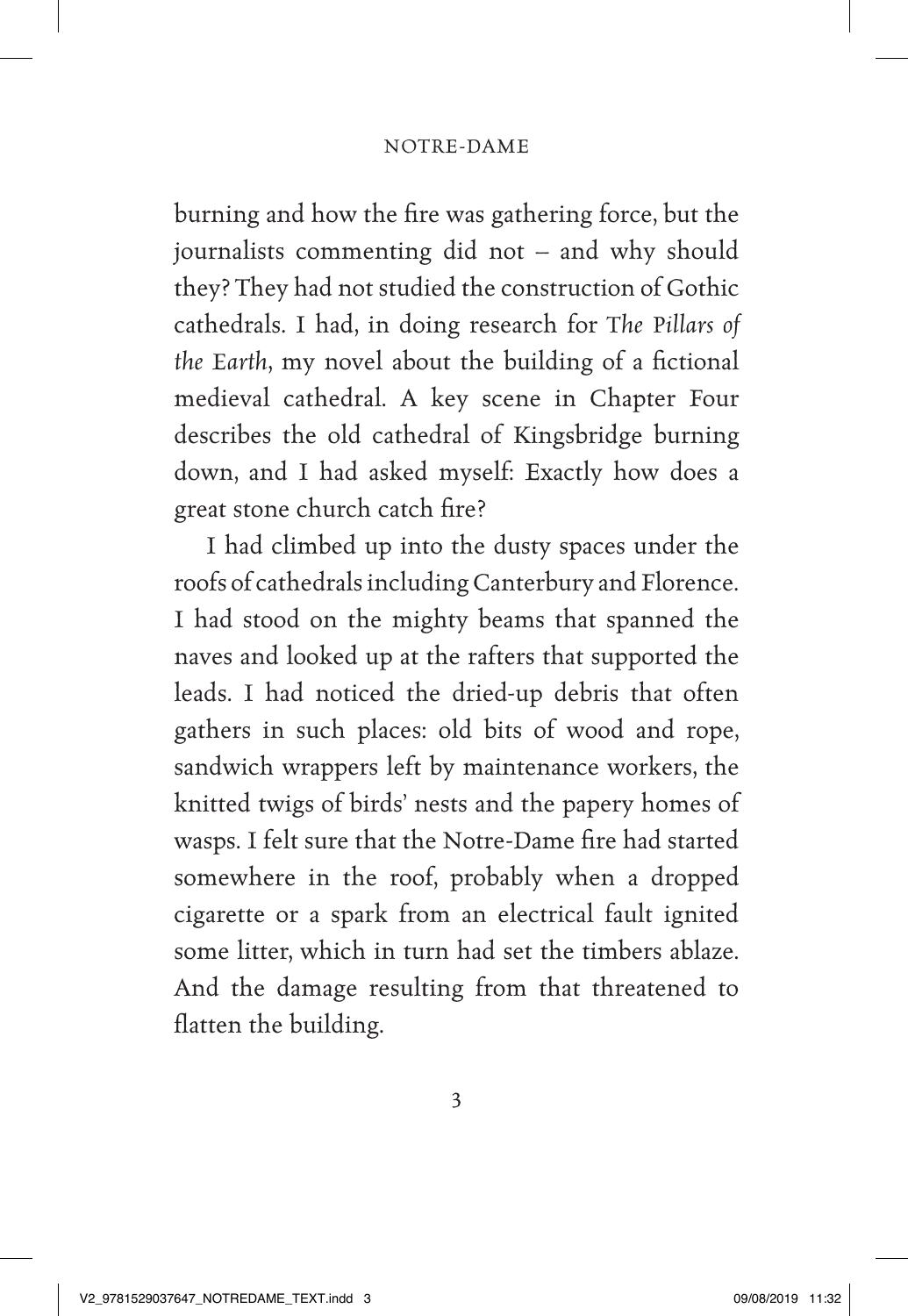## KEN FOLLETT

I decided to share this thought with others, so I tweeted:

*The rafters consist of hundreds of tonnes of wood, old and very dry. When that burns the roof collapses, then the falling debris destroys the vaulted ceiling, which also falls and destroys the mighty stone pillars that are holding the whole thing up.*

That turned out to be about right, except that I underestimated the strength of the pillars and the vaults, both of which were damaged but, happily, not completely obliterated.

Here's how the destruction of Kingsbridge Cathedral happened in *Pillars*, seen from the point of view of Prior Philip:

*A crashing sound made him look up. Immediately above him, an enormous timber was moving slowly sideways. It was going to fall on top of him. He dashed back into the south transept, where Cuthbert stood looking scared.* 

*A whole section of the roof, three triangles of beamand-rafter plus the lead sheets nailed to them, was falling in. Philip and Cuthbert watched, transfxed, quite*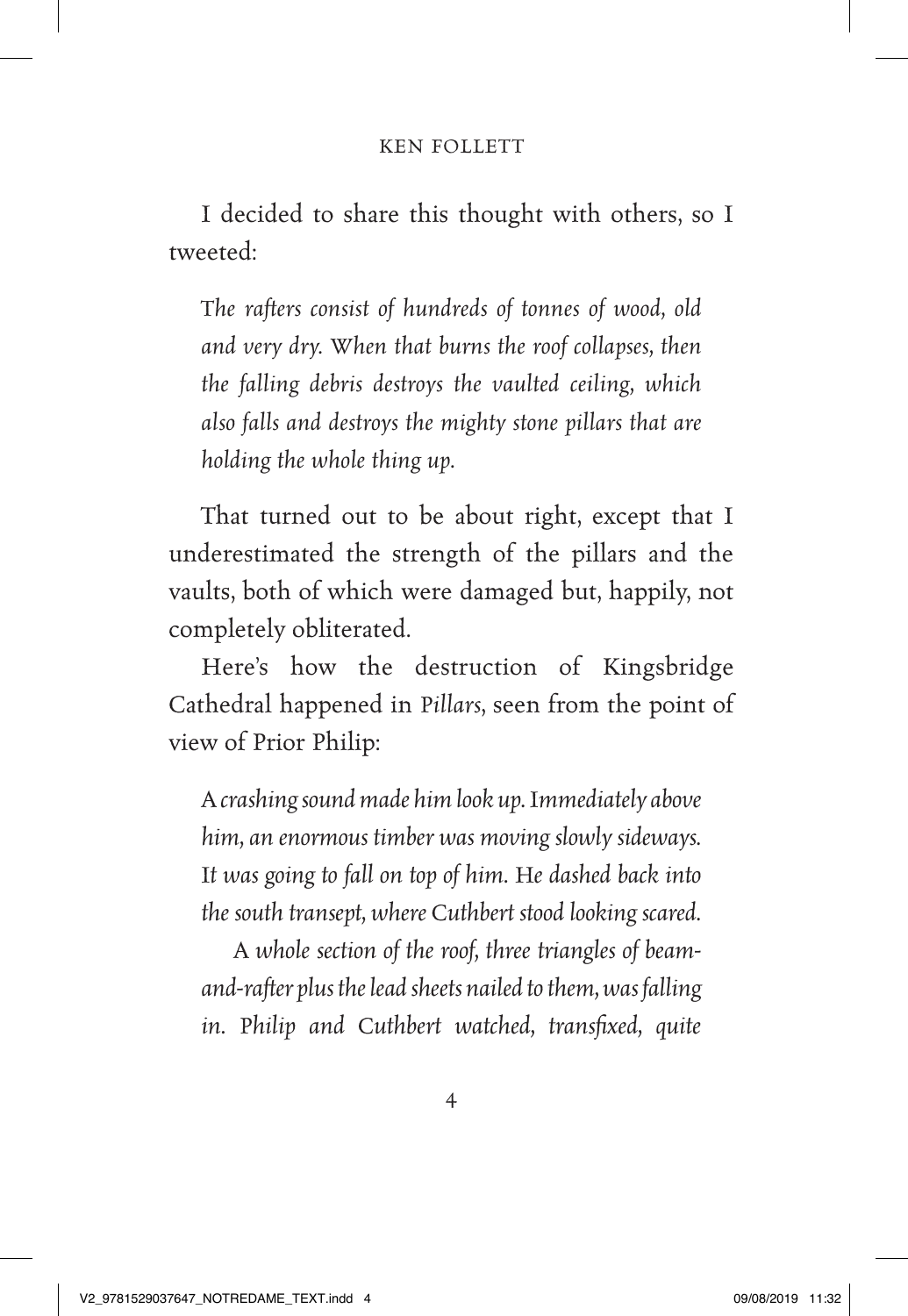*forgetting their own safety. The roof fell on one of the big round arches of the crossing. The enormous weight of the falling wood and lead cracked the stonework of the arch with a prolonged explosive sound like thunder. Everything happened slowly: the beams fell slowly, the arch broke up slowly, and the smashed masonry fell slowly through the air. More roof beams came free, and then, with a noise like a long slow peal of thunder, a whole section of the north wall of the chancel shuddered and slid sideways into the north transept.*

*Philip was appalled. The sight of such a mighty building being destroyed was strangely shocking. It was like watching a mountain fall down or a river run dry: he had never really thought it could happen. He could hardly believe his eyes.*

As night fell on 15 April 2019, the people of Paris came out into the streets, and the television cameras showed thousands of grief-stricken faces lit by the fames, some singing hymns, others just weeping as they watched their beloved cathedral burn. The tweet that got the most heartfelt response from my followers that night just said: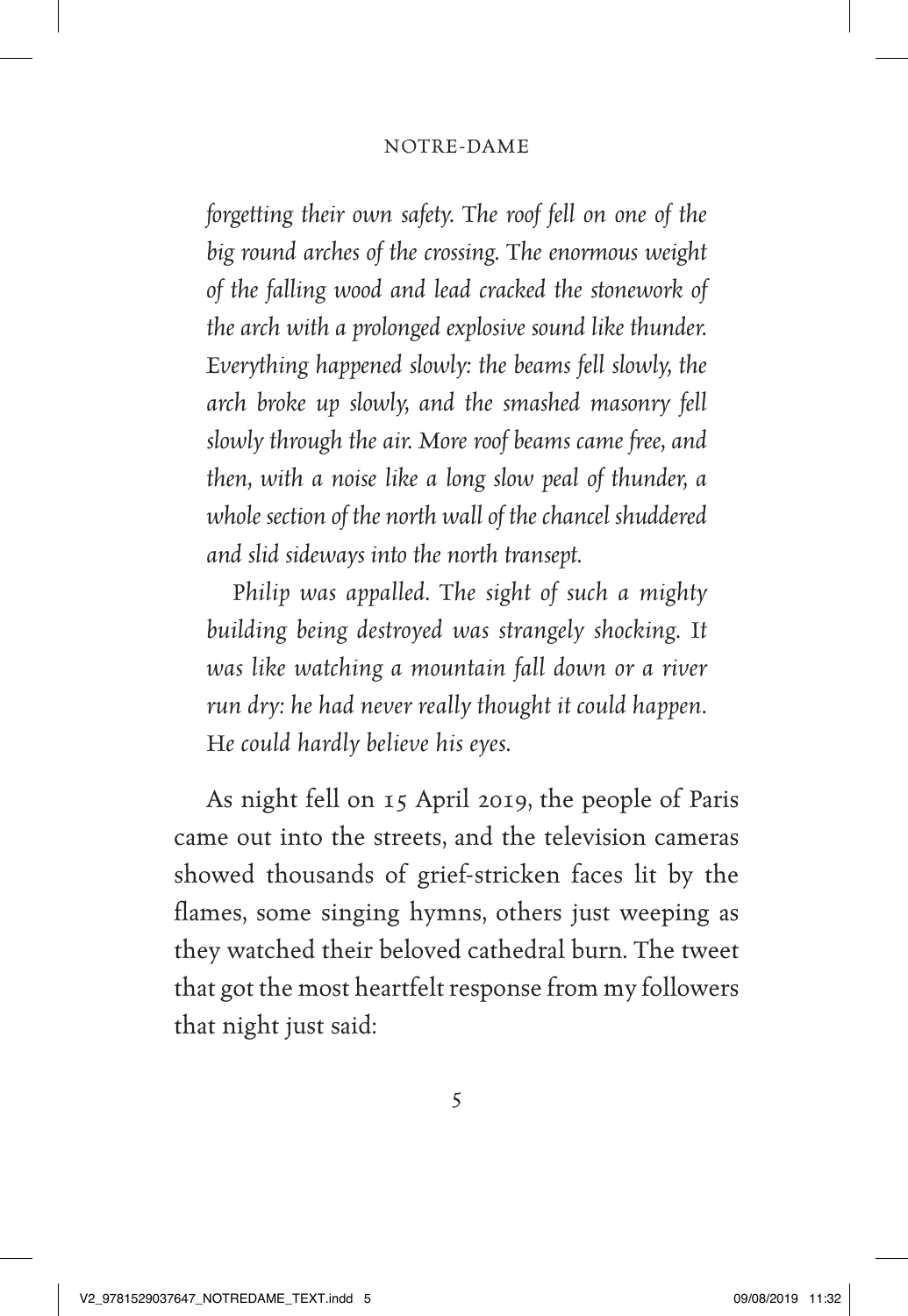## KEN FOLLETT

*Francais, francaises, nous partagons votre tristesse. Frenchmen, Frenchwomen, we share your sadness.*

It should have been *nous partageons* with an 'e', but no one minded.

There are people who understand more about medieval cathedrals than I do, but the journalists don't know their names. They know mine because of my books, and they know that *Pillars* is about a cathedral, so within a few minutes I started to get messages from the newsrooms. I spent that evening doing television, radio and press interviews, explaining in English and French what was happening on the Île de la Cité.

At the same time as giving interviews, I was watching.

The central spire, slender as an arrowhead and three hundred feet high, was a possible startingpoint of the fre, and now it was blazing infernally. It was made of 500 tonnes of oak beams with a lead roof weighing 250 tonnes, and the burning wood rapidly became too weak to support the burden of all that lead. The most heart-stopping moment of the evening, for the grieving crowds on the streets and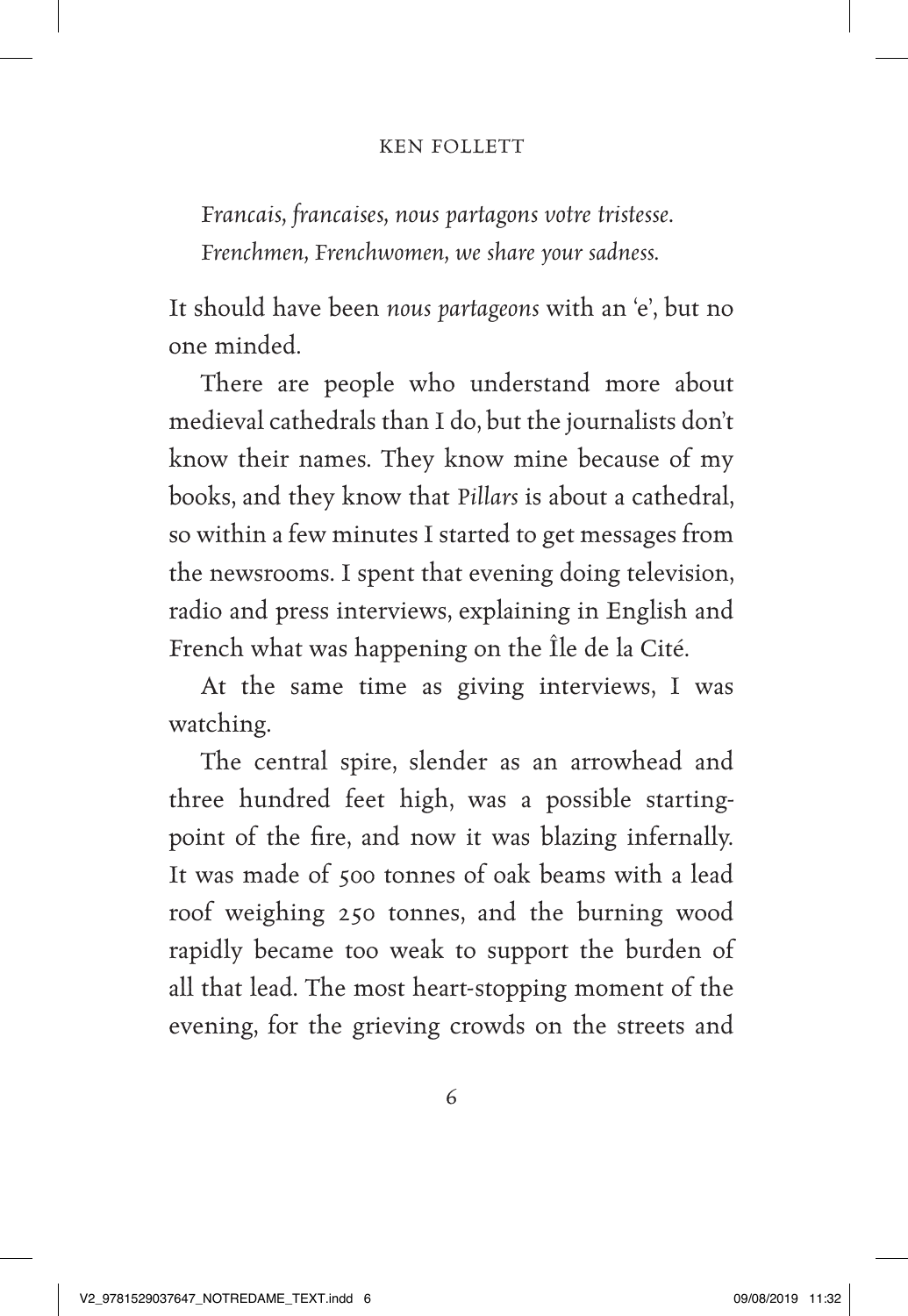the horrifed millions watching television, came when the spire leaned sideways, snapped like a matchstick, and crashed through the faming roof of the nave.

Notre-Dame had always seemed eternal, and the medieval builders certainly thought it would last until the Day of Judgement; but suddenly we saw that it could be destroyed. In the life of every boy there is a painful moment when he realizes that his father is not all-powerful and invulnerable. The old man has weaknesses, he may become ill, and one day he will die. The fall of the spire made me think of that moment.

It seemed that the nave was already a ruin. I thought I saw fames in one of the two towers, and I knew that if they fell the entire church would be destroyed.

President Emmanuel Macron, a radical modernizing leader who was in the middle of a bitter and violent battle with those who disliked his reforms, spoke to the cameras and became, for a time at least, the recognized leader of a united French nation. He impressed the world, and he brought tears to this Welshman's eyes when he said with frm confdence: '*Nous rebâtirons*.' 'We will rebuild.'

At midnight I went to bed and set my alarm clock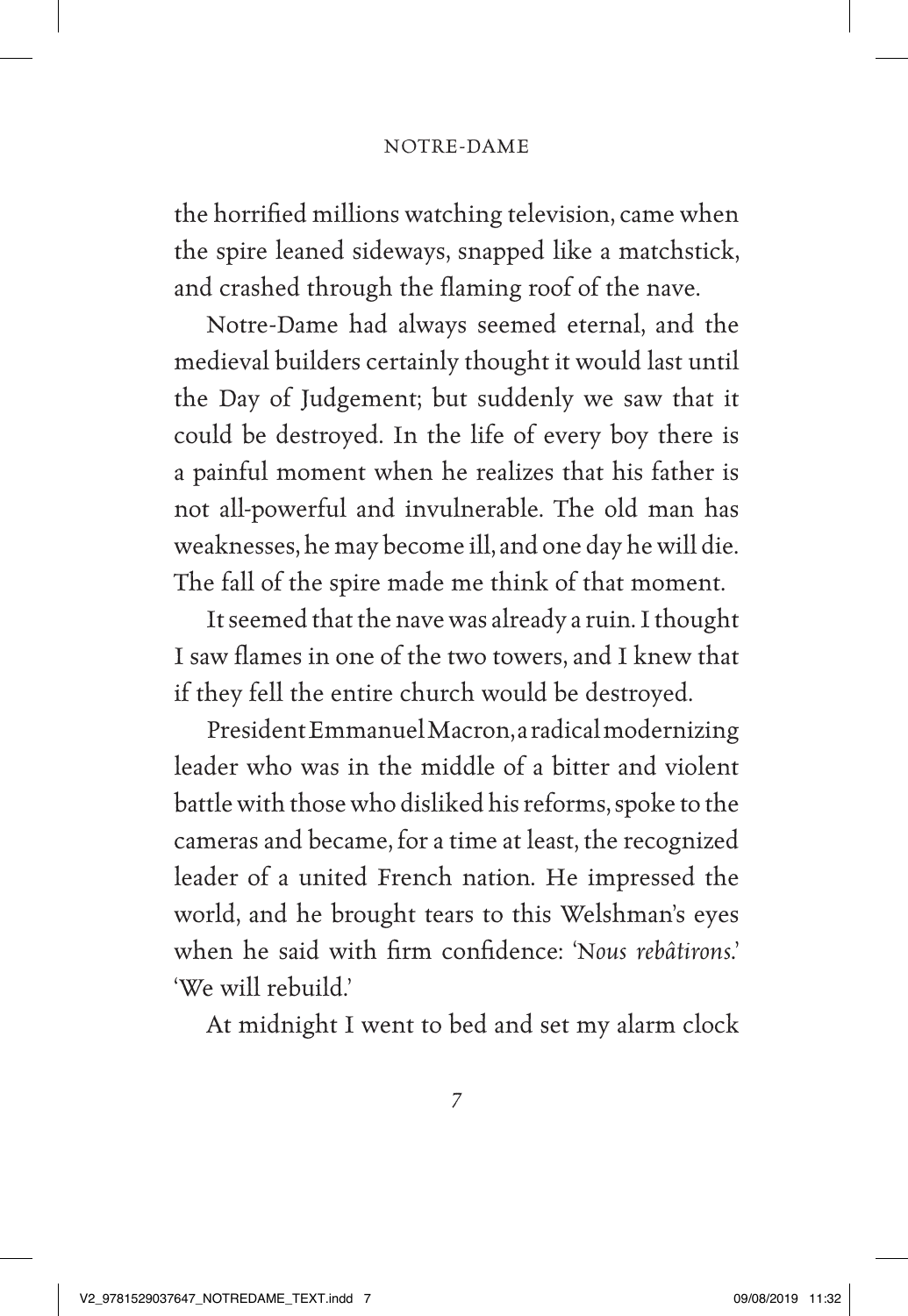for 4.30 a.m., as my last phone call had been a request to appear on breakfast television early the following day.

I feared that the sun would rise on a smoking pile of rubble in the Île de la Cité where Notre-Dame had so proudly stood. I was immensely heartened to see most of the walls still standing, as well as the great pair of square towers at the west end. It was not as bad as everyone had feared, and I drove to the television studio with a message of hope.

I spent Tuesday doing interviews, then on Wednesday I flew to Paris for a discussion on the TV programme *La Grande Librairie* (*The Big Bookstore*) about the symbolism of cathedrals in literature and in life.

It never occurred to me to stay at home. Notre-Dame is too close to my heart. I'm not a religious believer, yet despite that I go to church. I love the architecture, the music, the words of the Bible and the sense of sharing something profound with other people. I have long found deep spiritual peace in the great cathedrals, as do many millions of people, believers and non-believers alike. And I have another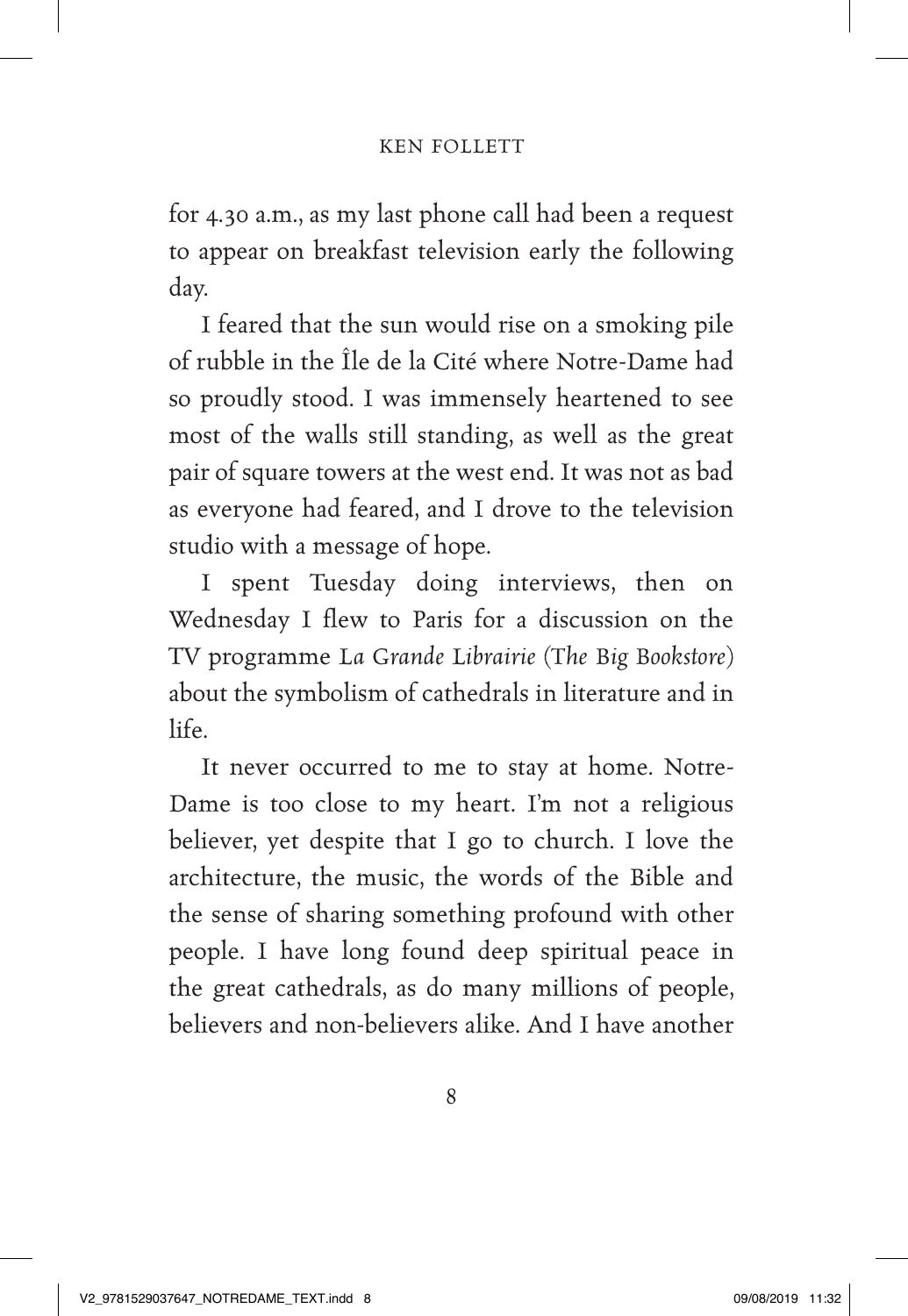reason to feel grateful for the cathedrals: my love of them inspired the novel that is certainly my most popular book and probably my best.

President Macron said Notre-Dame would be rebuilt in fve years. One of the French newspapers responded with a headline that translates: 'Macron believes in miracles.' But French attachment to Notre-Dame is profound. It has been the stage for some of the key events in French history. Every road sign that tells you how far you are from Paris measures the distance to Kilometre Zero, a bronze star embedded in



*The author (right) speaking with Philippe Villeneuve, chief architect of the reconstruction of Notre-Dame*